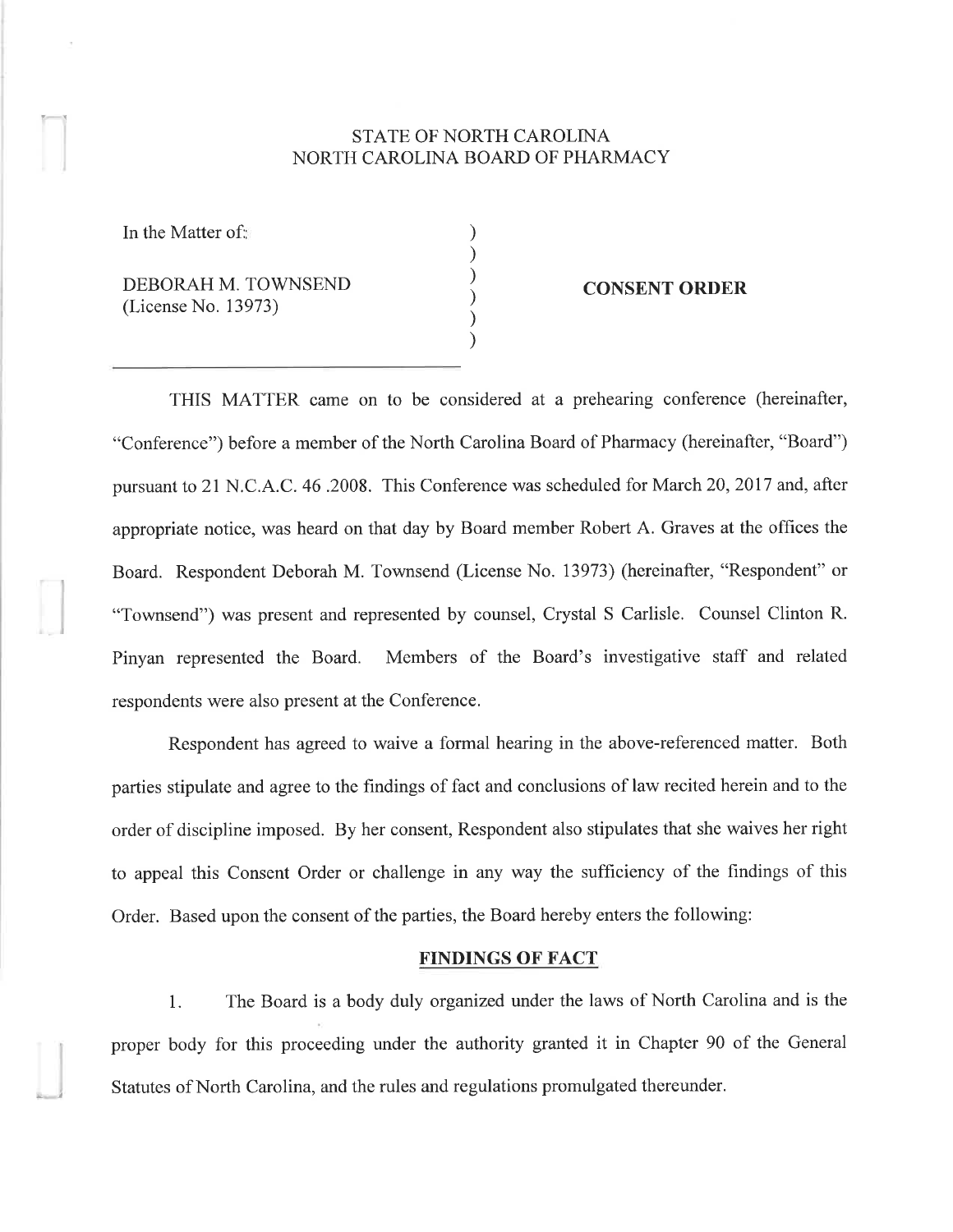2. Respondent is, and was at all relevant times referred to herein, a pharmacist licensed to practice pharmacy in the State of North Carolina with License No. 13973.

3. Prior to July 29,201I, Townsend was one-half owner and pharmacist at Wake Forest Drug, Inc., located at 3113 Rogers Road, Suite 100, Wake Forest, North Carolina (Permit No. 8830).

4. In September 2008, Wake Forest Drug and its prior pharmacist-manager began <sup>a</sup> business relationship with a Raleigh proctologist. Wake Forest Drug began compounding diltiazem gel in large quantities of individual patient vials (but not for specific individual patients) for the proctologist to resell and dispense to patients. Wake Forest Drug later began compounding two additional drugs for the proctologist: a phenol-olive oil combination and <sup>a</sup> nifedipine gel. The latter two drugs were compounded and sent to the proctologist in large containers for in-office administration. Townsend testified that the prior pharmacist-manager knew that the phenol-olive oil combination was being injected into patients (and therefore was required to be a sterile compound), although Townsend testified that she herself did not know that it was being injected until after this matter was under investigation in April 2015.

5. Until the passage of the Drug Quality and Security Act, under North Carolina law, pharmacists were permitted to compound and dispense drug products only in two circumstances: (1) for individual patients with a prescription, or (2) for practitioners to "obtain compounded drug products to administer to patients." 21 N.C.A.C.46.1810 (former regulation).

6. In early 201I, the Board investigated Wake Forest Drug for compounding the diltiazem other than for individual patients with a prescription, but instead to sell to the proctologist to resell. Townsend was half-owner and pharmacist (but not pharmacist-manager) at the time of the investigation.

2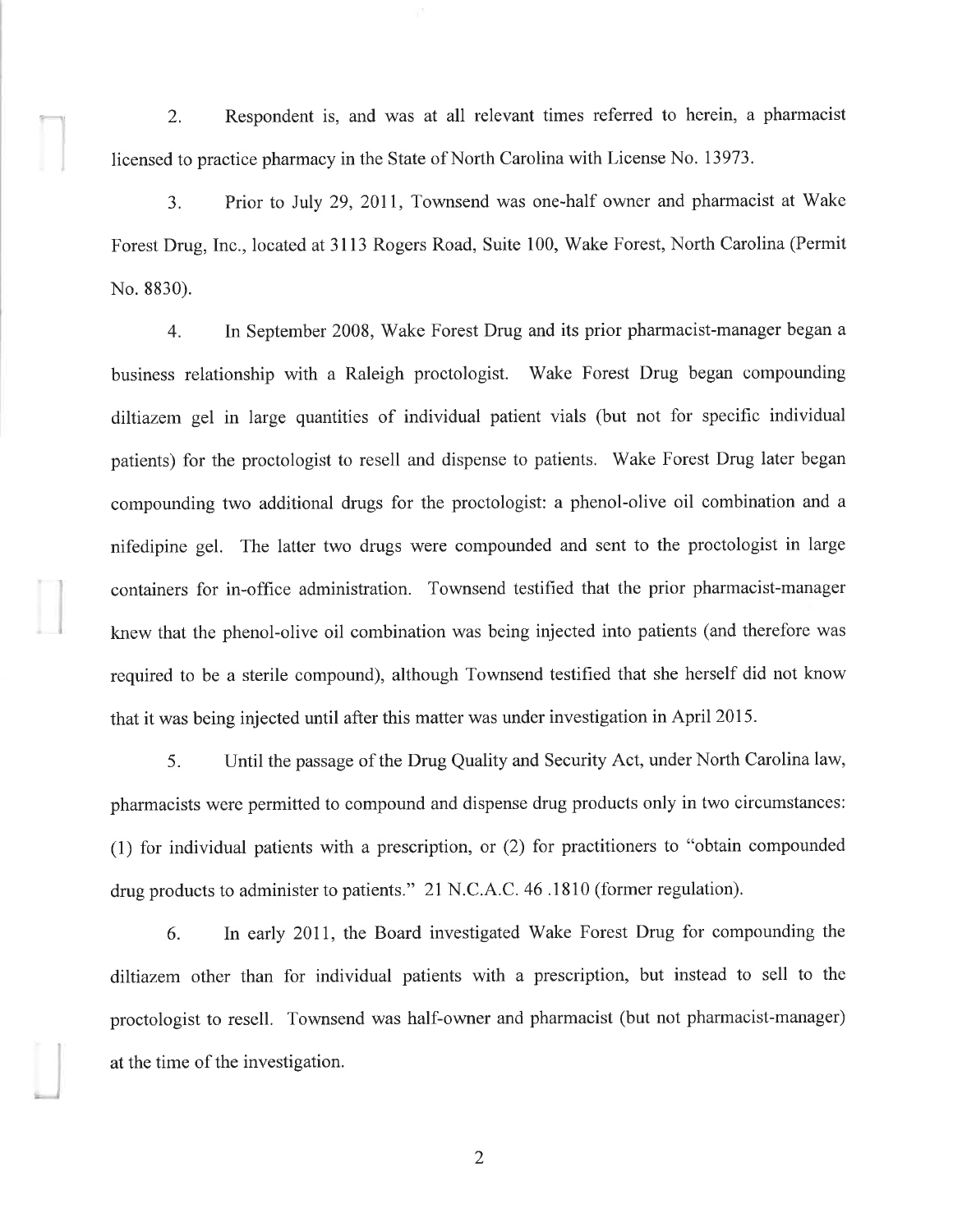7. On or about July 29,2011, Townsend became the sole owner and pharmacistmanager of Wake Forest Drug. Under her management and sole ownership, Townsend continued having'Wake Forest Drug compound diltiazem, phenol-olive oil and nifedipine gel for the proctologist.

8. On July 31, 2012, the Board sent a letter of warning to Wake Forest Drug about its prior compounding of diltiazem for the proctologist. The letter of warning said that Wake Forest Drug had violated the law by providing the diltiazem "in bulk amounts for resale." The letter of warning went on to say that the cream could be compounded for "office use only," and that "it is negligent for a pharmacy to provide compounded products to a physician's office without engaging in reasonable due diligence to ensure such products are in fact only being administered in the office."

9. Notwithstanding this warning, under Townsend's management, through March 2015, Townsend and Wake Forest Drug continued to compound diltiazem in large amounts in individual patient vials (but not for specific individual patients) to provide to the proctologist. The proctologist no longer resold the diltiazem but instead administered a portion of the drug in the office and provided the remainder to the patient to take home. The vials that were dispensed to patients lacked required information, including directions for administration, discard dates and identification of the dispensing pharmacist. Townsend and Wake Forest Drug knew that the proctologist was providing the vials for the patients to take out of the office, but they continued to provide them until March 2015. When the Board investigated in April 2015, the proctologist still had about fifty (50) individual vials left from the most recent compounding.

10. Moreover, under Townsend's management, from July 29, 2011 to March 2015, Townsend and Wake Forest Drug compounded the phenol-olive oil combination, which was

l

1 J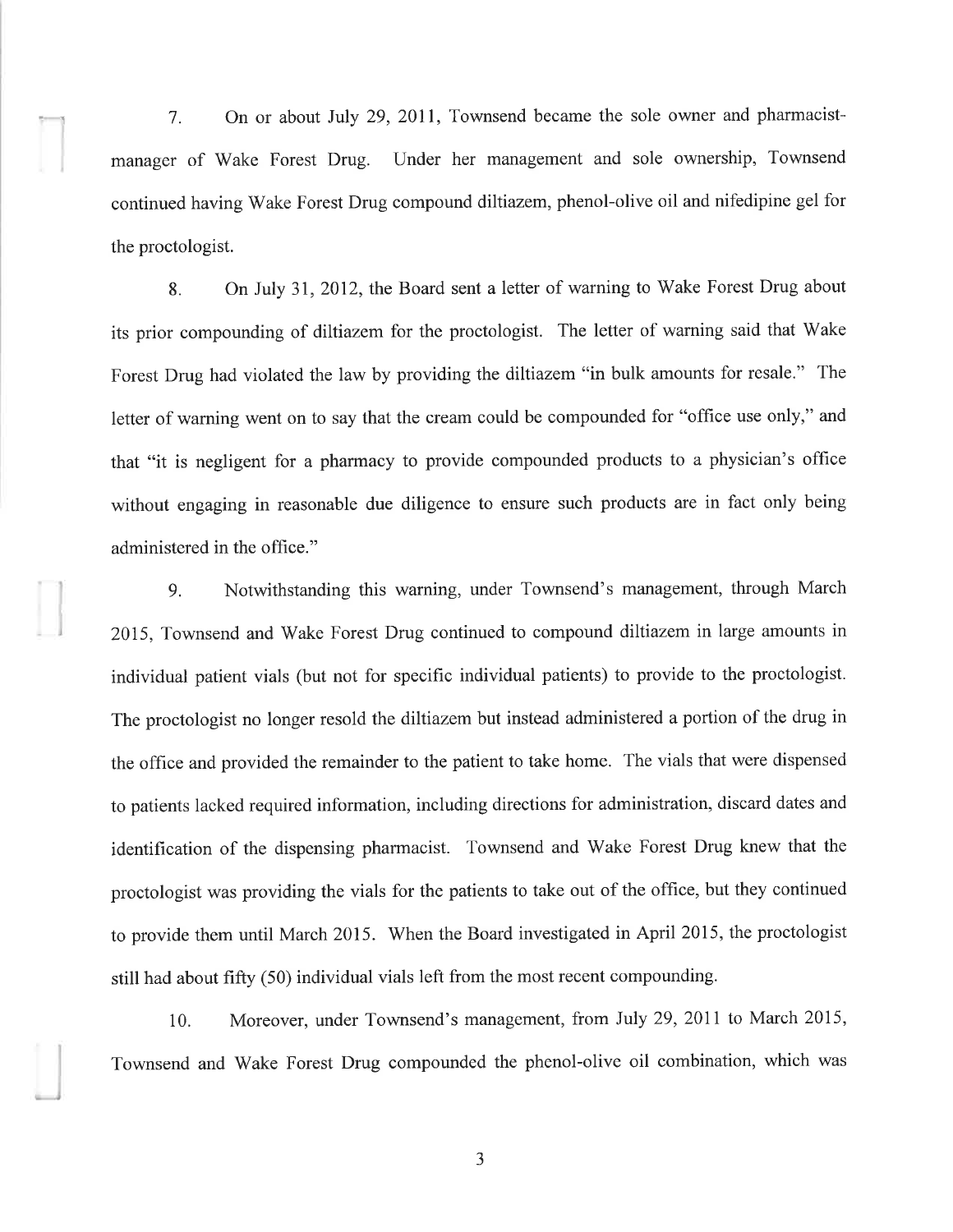injected into patients and therefore was required to be compounded in sterile conditions, even though Townsend and Wake Forest Drug did not comply with many of the requirements for sterile compounding. Townsend testified that she was not aware that the phenol-olive oil combination was being injected, and the Board credits that explanation. However, it was unreasonable and negligent for Townsend not to know how the phenol-olive oil combination was being used, particularly in that (a) Townsend's predecessor pharmacist-manager and former coowner knew that the combination was being injected (according to Townsend), and (b) Townsend and Wake Forest Drug failed to label the phenol-olive oil combination with directions as required by law and, if they had, they would have been required to inquire about the method of administration. Townsend and Wake Forest Drug recalled the phenol-olive oil compound. The Board's investigation did not reveal any complaints of patient harm from the use of the improperly compounded combination.

<sup>I</sup>l. When Drug Quality and Security Act was passed, it altered previous law and made it unlawful for pharmacies to compound for office administration (unless they met other federal standards that Wake Forest Drug did not meet). Townsend testified that she did not keep abreast of the passage of the Drug Quality and Security Act at the time of its passage or, otherwise, she would have known that it prohibited Townsend and Wake Forest Drug from compounding drugs for ofhce administration. Townsend also testified that, when she later learned of the requirements of the Drug Quality and Security Act, she began researching how she and Wake Forest Drug might continue to supply compounded drugs to the proctologist consistent with the law. But she testified that, while she was performing that research, she and Wake Forest Drug decided to continue supplying the compounded drugs to the proctologist until March 2015,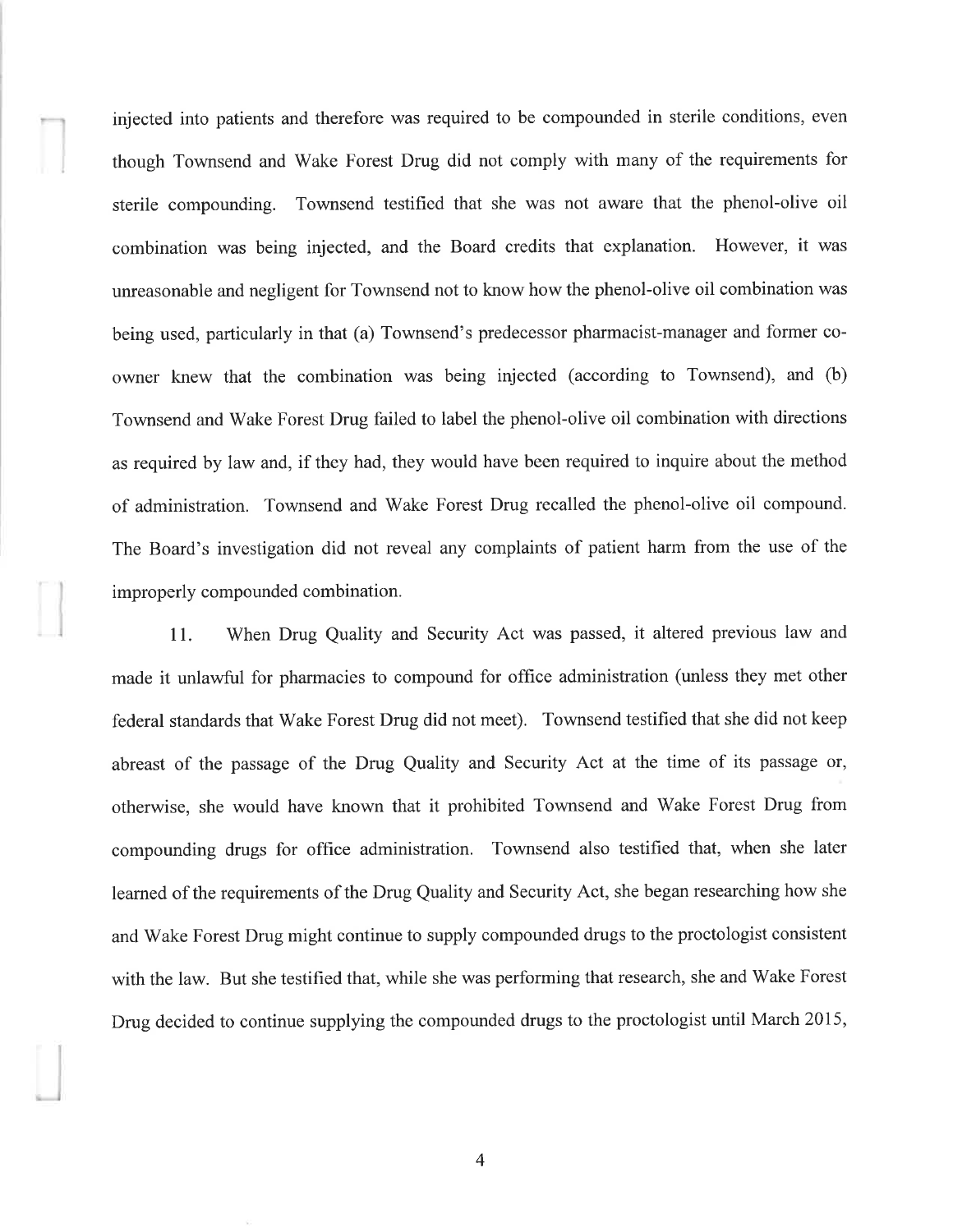even though she knew it was unlawful under both the Drug Quality and Security Act and revised North Carolina law.

12. Townsend and Wake Forest Drug either did not make all required compounding logs or did not maintain them in a fashion that they could be readily provided to Board investigators as required by law. Only a small handful of compounding logs were provided to the Board investigators, and many of them lacked information required by law, such as verifying pharmacist identification.

## CONCLUSIONS OF LAW

Based on the above findings, the Board concludes as a matter of law:

1. Respondent violated N.C. Gen. Stat.  $\S$ § 90-85.29, 90-85.38(a)(6), (7) and (9), 90-S5.40(b) and (Ð, 106-122, 106-133, 106-134 and 106-135; 2l N.C.A.C. 46 .1801, 46.1504(a),46 .1810 (former regulation), 46 .2301,46 .2302,46 .2501,46.2504,46.2801, 46 .2803 (former regulation), 46. 2804 (former regulation), 46. 2806 (former regulation) and 46.2808 (former regulation); 21 U.S.C. \$\$331, 357,352,353,353a and 355;21 C.F.R. 8 201.1, 201.5, 201.10, 201.15, 201.17, 201.18, 201.50, 201.51, 201.55, 201.56, 201.57, 211.22, 211.25, 211.28, 211.42, 211.46, 211.48, 211.56, 211.58, 211.63, 211.65, 211.67, 211.80, 211.84, 21t.87, 211.100, 2lI.l0l, 211.103, 211.105, 2lI.ll0, 211.113, 211.122, 211.125, 211.130, 211.134, 2II.l37, 2T1.142, 211.150, 21t.160, 211.165, 211.166, 211.167, 211.170, 211.180, 211.182, 211,184, 211.186, 211.1 88, 211.192, 2ll.l94 and 211.196.

2. Respondent admits that the conduct in this matter constitutes sufficient grounds for disciplinary action on her license under N.C. Gen. Stat. \$ 90-85.38.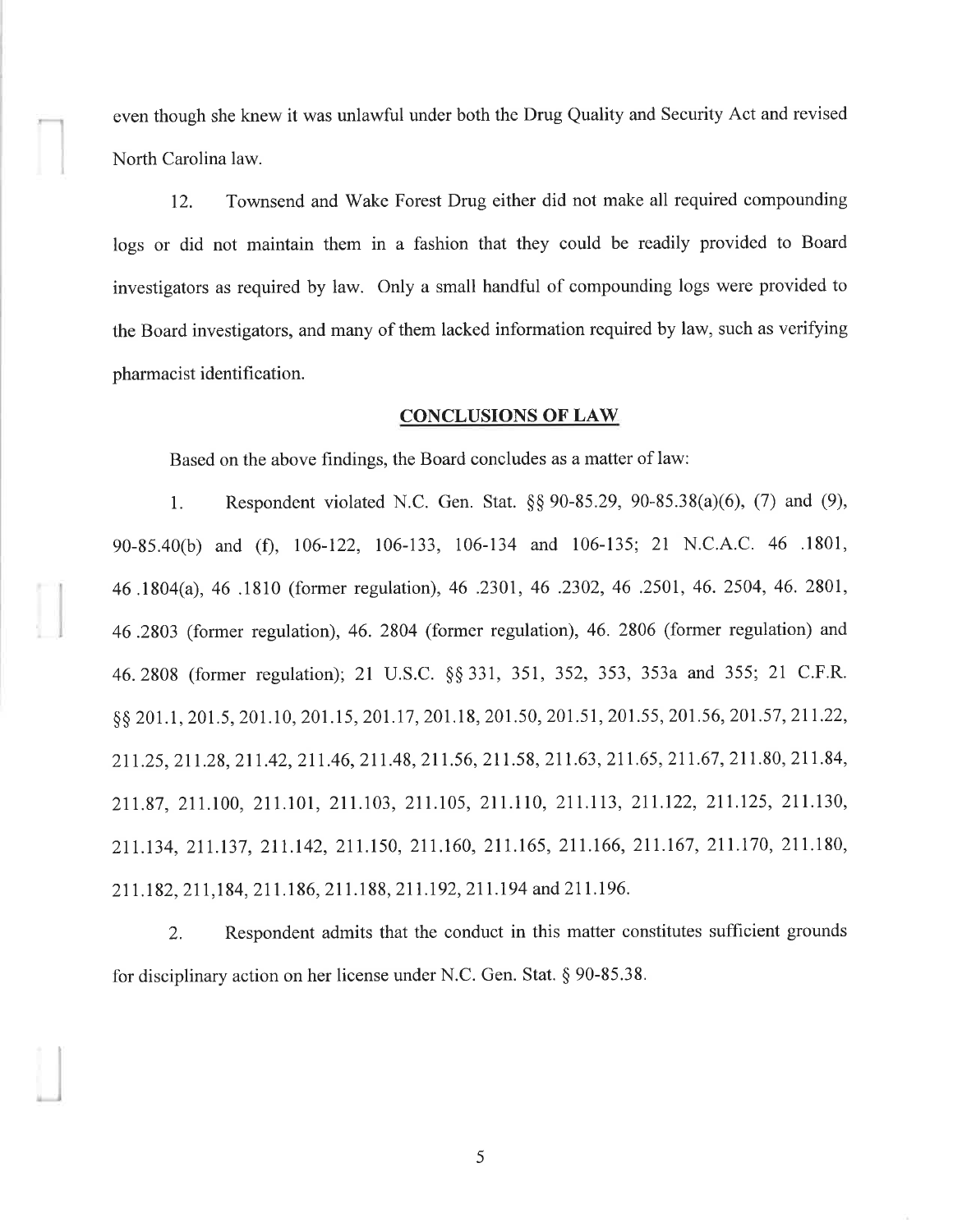Based upon the foregoing, and with the consent of the parties, IT IS THEREFORE ORDERED that the license of Respondent Deborah M. Townsend is hereby SUSPENDED for ONE (1) YEAR. That suspension shall be served as follows:

1. Active Suspension. FOURTEEN (14) DAYS of the suspension must be served as an active suspension, which suspension shall be served on fourteen (1a) consecutive days, beginning on Monday, May 15, 2017 at 12:01 a.m., and running through Sunday, May 28, 2017, at I 1:59 p.m.

Townsend shall surrender her original wall license, wallet card, and annual renewal to the Executive Director before the commencement of the period of active suspension.

During the 14-day active suspension period, Townsend shall not be involved in the practice of pharmacy in North Carolina in any capacity, and shall not enter into any pharmacy in the State of North Carolina, except as a patient with a valid prescription, and for the limited purposes of filling that prescription.

2. Stayed Suspension. The remainder of the suspension shall be stayed for ONE (1) YEAR from the date of the adoption of this Consent Order by the Board, upon the following conditions:

a. Respondent shall not serve as pharmacist-manager of any pharmacy;

b. Respondent shall not serve as a preceptor of pharmacy students;

c. Respondent Townsend shall violate no laws governing the practice of pharmacy or the distribution of drugs, medical devices or medical equipment; and

d. Respondent Townsend shall violate no rules or regulations of the Board.

6

)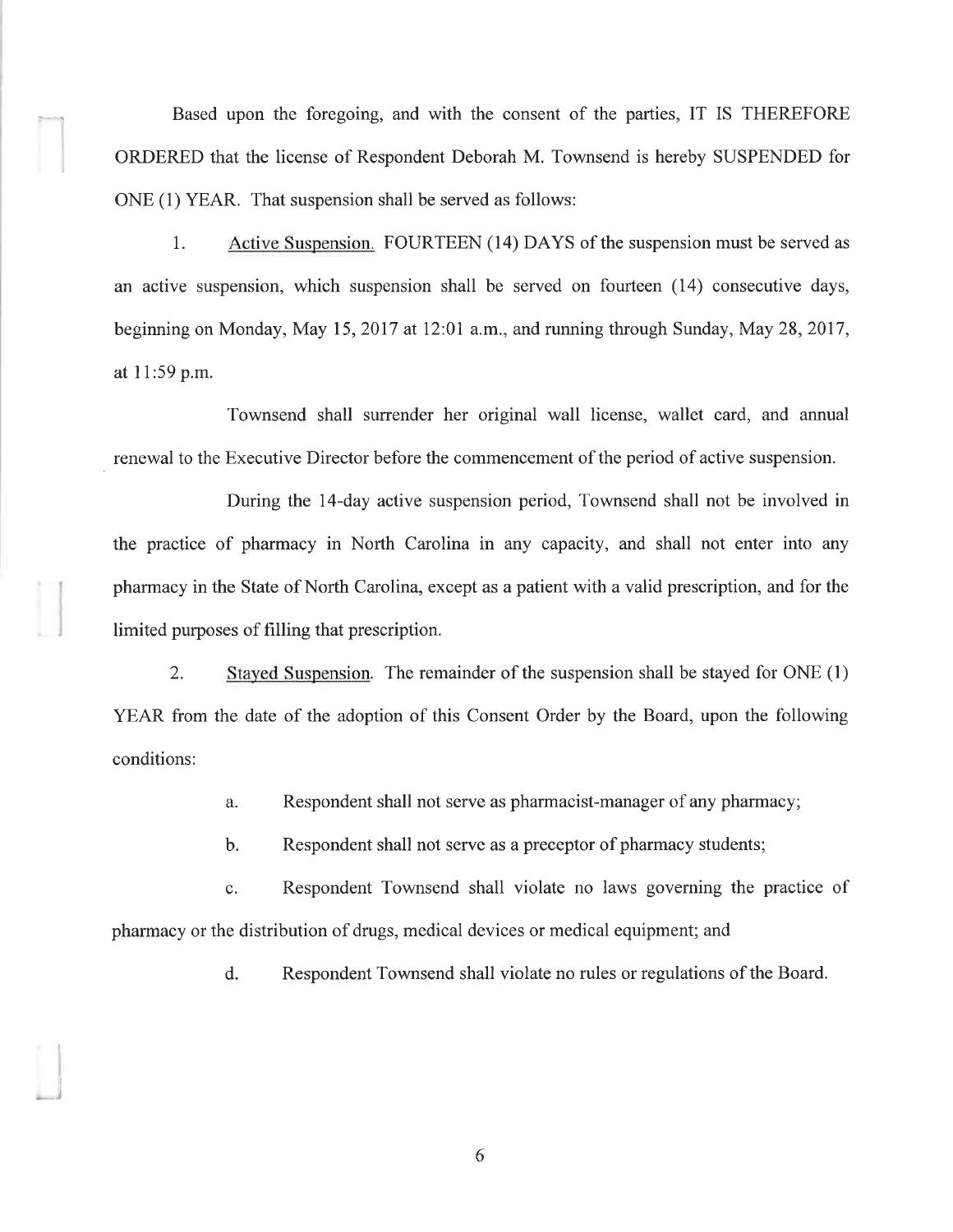Respondent shall cooperate with the Board, its attorneys, investigators and other representatives in any investigation and compliance with the provisions of this Consent Order.

If Respondent fails to comply with any terms or conditions of this Order, the period of stay described above shall be lifted and the Board shall activate the stayed suspension of her license and may impose additional discipline.

This the  $\frac{1}{3}$ <sup>th</sup> day of April, 2017.

J

NORTH CAROLINA BOARD OF PHARMACY

Campbell, IV By: Executive Director Jay W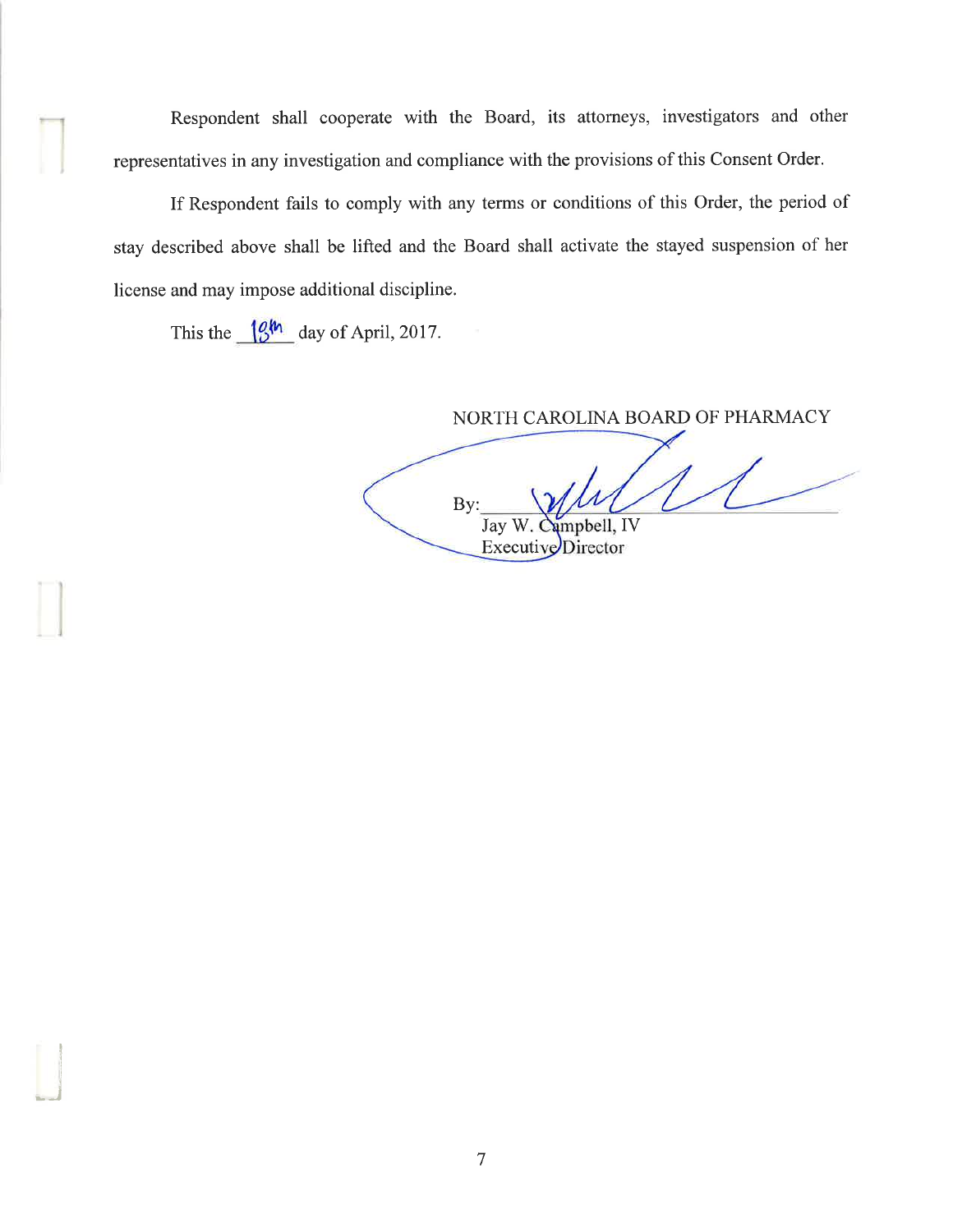Deborah M. Townsend, the holder of license number 13973, has full knowledge that she has the right to a formal hearing, at which she would have the right to be represented at her expense by counsel, in this matter. The undersigned freely, knowingly and voluntarily waives such right by entering into this Consent Order.

The undersigned understands and agrees that by entering into this Consent Order, she certifies that she has read the foregoing Consent Order and that she voluntarily consents to the terms and conditions set forth therein and relinquishes any right to judicial review of Board actions which may be taken concerning this matter.

The undersigned further understands that should she violate the terms and conditions of this Consent Order, the Board may take additional disciplinary action.

The undersigned understands and agrees that this Consent Order will not become effective unless and until approved by the Board.

The undersigned understands that she has the right to have counsel of her choice review and advise her with respect to her rights and this Consent Order, and represents that she enters this Consent Order after consultation with her counsel or after knowingly and voluntarily choosing not to consult with counsel.

CONSENTED TO BY

-¡

 $\overline{\phantom{a}}$ 

 $Debaahm$ 

Deborah M. Townsend (License No. 13973)

NORTH CAROLINA

WAKE COUNTY

I, the undersigned Notary Public of the County and State aforesaid, do hereby certify that the following person(s) personally appeared before me this day, and each acknowledged the due execution of the foregoing document: Deborah M. Townsend.

Date:  $4/2017$ 



Notary Public O TRAVIS BARKIEY

My commission expires:  $\sqrt{EG}$  /5,  $\sqrt{Q}$  22